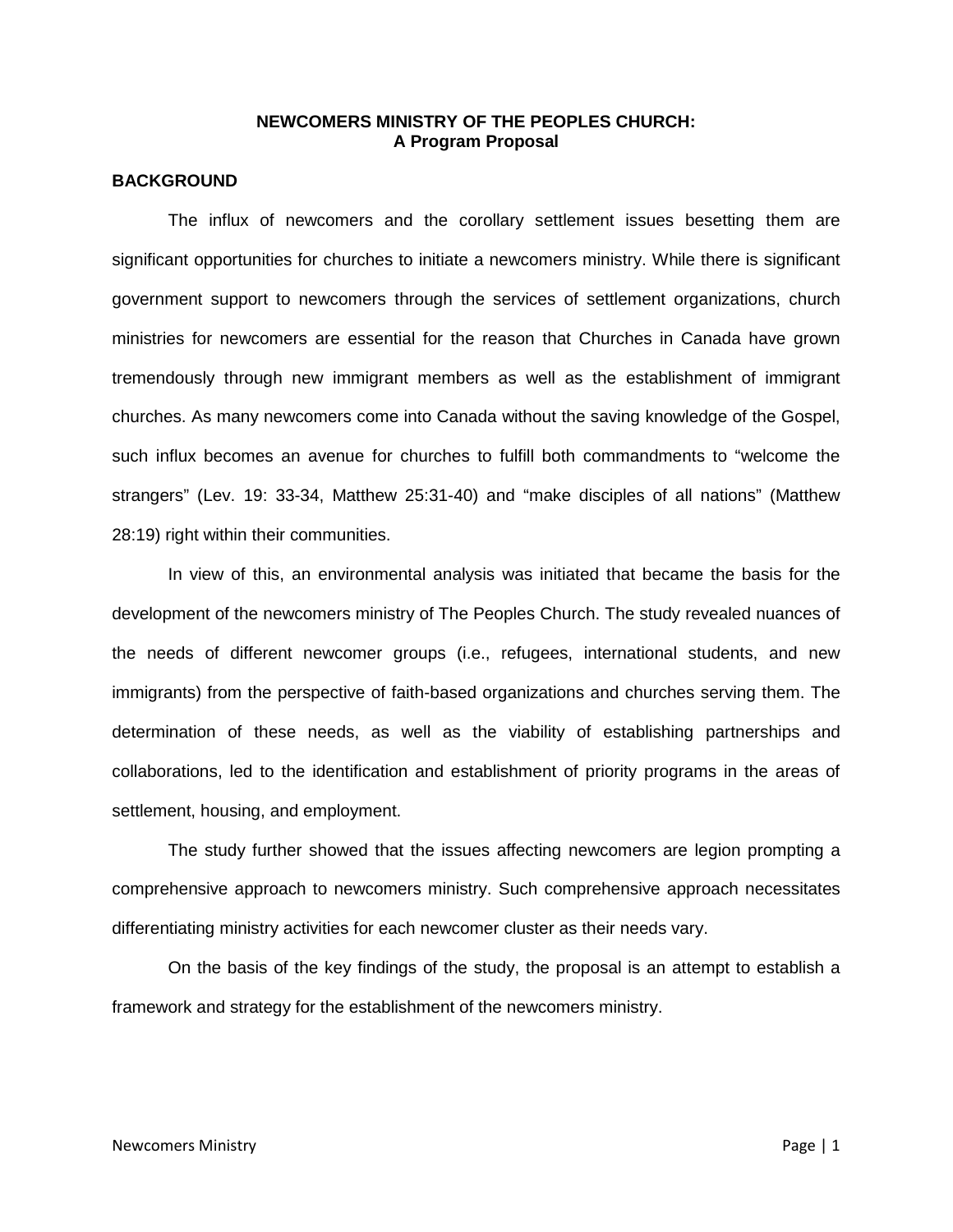#### **PROGRAM DESCRIPTION**

The role of the church in support of settlement and integration needs of newcomers could not be underestimated. The mission and ministry of the church for newcomers hinges on the Biblical mandate to welcome strangers and as such is an essential church ministry.

As there is a need to inculcate these Biblical principles into the lives of church members and different ministries, the ministry to newcomers of The Peoples Church will be volunteer-led and thereby involve a constant call for church institutional resources and individual capacities of church members to initiate the proposed activities delineated in the study as well as those identified in the course of program implementation.

As the program utilizes a relational approach, a key strategy for settlement support is the one-on-one "walk with a newcomer" where a church member is paired with a newcomer to deliver agreed upon settlement needs and support. The congregation will also be called upon to respond to other needs in the areas of housing and employment.

The expansion of support and integration will also be done through the participation of key ministries and fellowships of the church such as the cultural fellowships and the lifegroups to enhance the relational, social, and spiritual components of the ministry as there is an implicit recognition that the program has a missiological purpose.

Furthermore, the need to provide settlement services will be served through the aforementioned establishment of networking and partnerships with other non-profit and faith based organizations to deliver these services inside the church facility. In this way, this creates an avenue for the promotion of the church as a space for settlement support as well as relationship-building.

The development of ministry activities and programs will be both demand-specific and "client-driven" and thus will result to a non-structured way of identification and scheduling until the time there is regularity in activity demand that would lead to institutionalization. What is

#### Newcomers Ministry **Page | 2**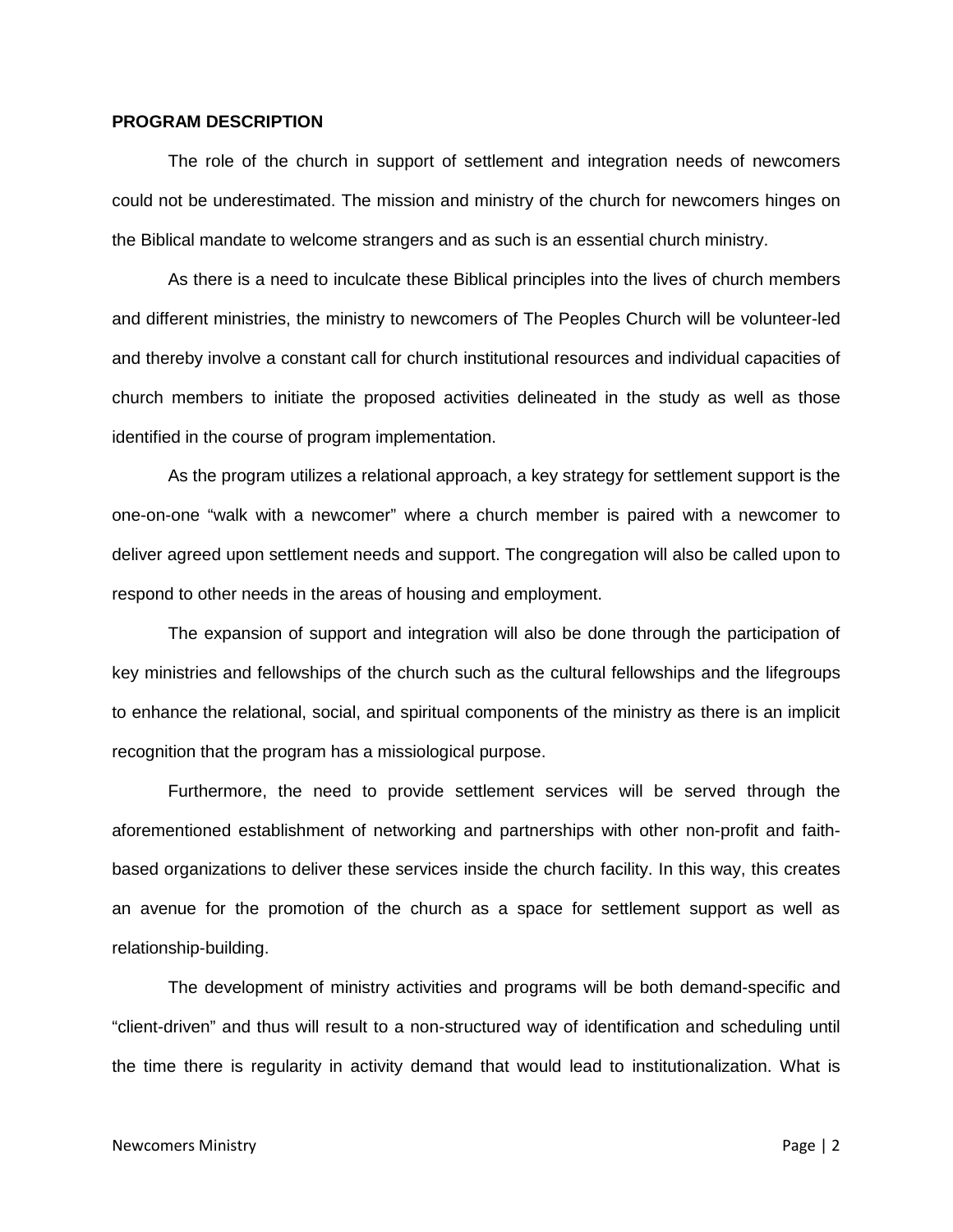crucial is that these activities will be based on the three program components to ascertain that there are only core ministry initiatives.

The figure below provides the operational framework that shows the three core ministry areas (hosting, housing, and employment), three core linkages or program delivery (partnership with faith-based organizations, ministry collaboration with internal church ministries, and volunteer walk), as well as three or four newcomer target clusters.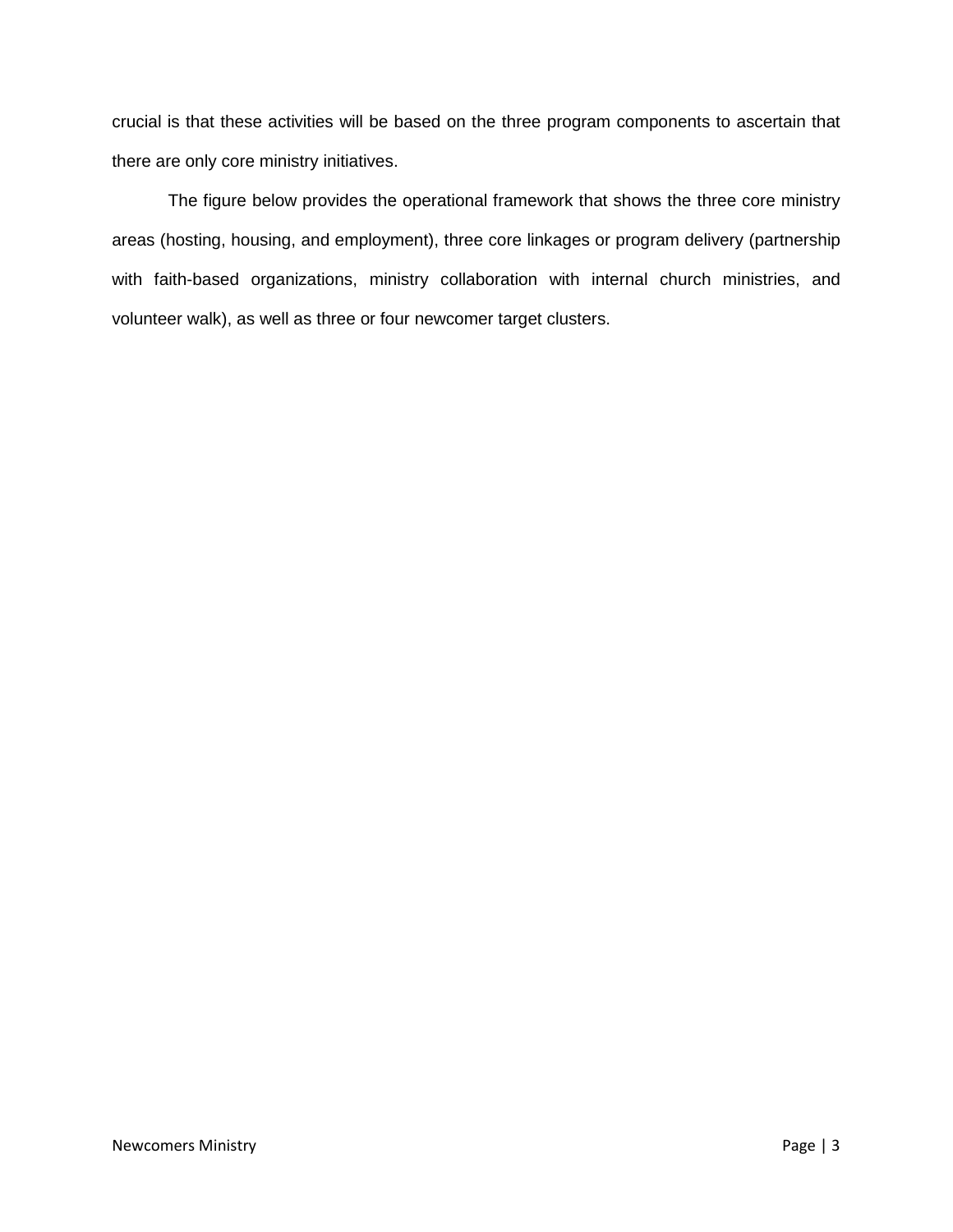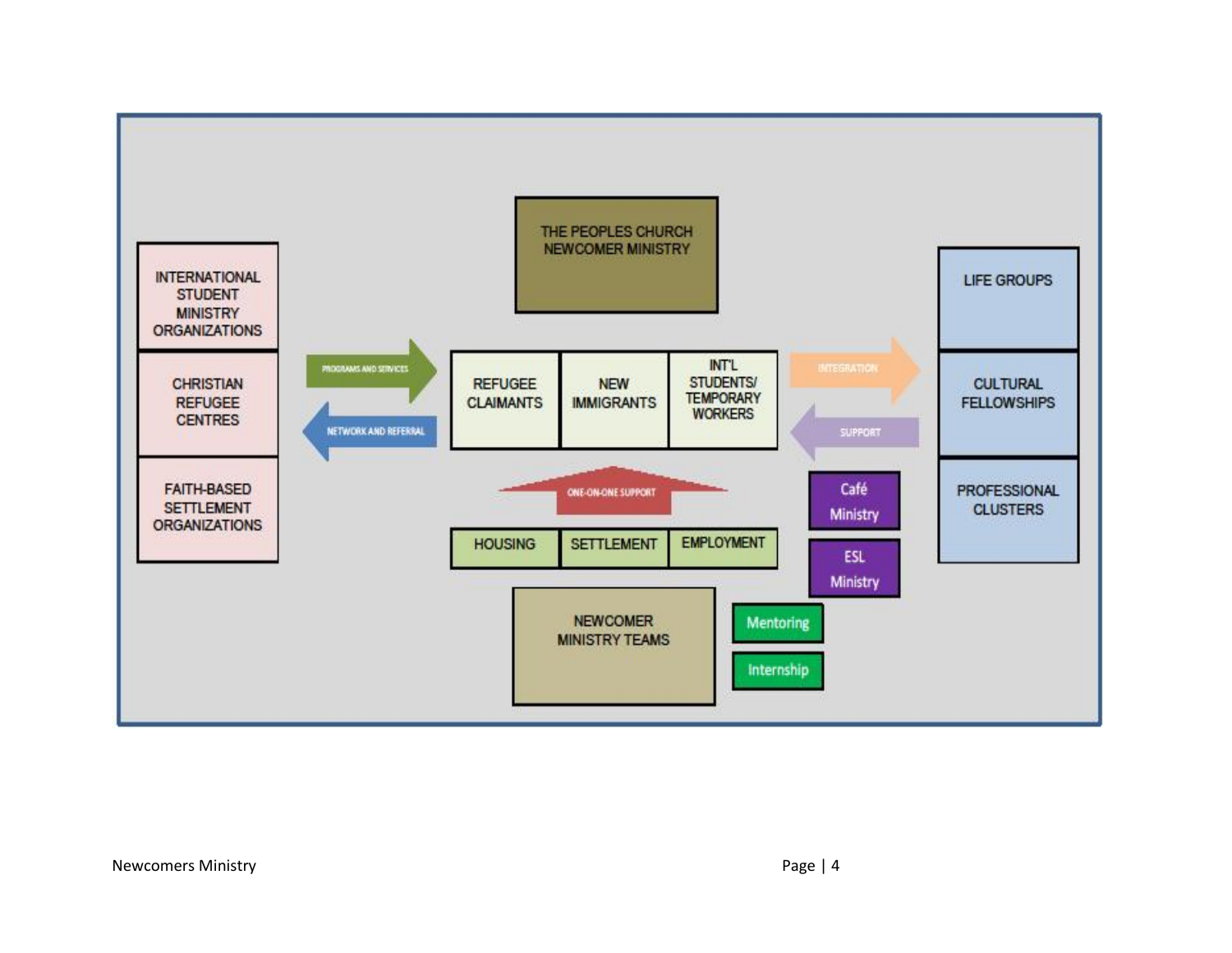## **OBJECTIVES**

This proposal seeks to provide a strategic direction in supporting the settlement needs of newcomers in the areas of settlement, housing, and employment, and other corollary settlement support programs and ministries.

Specific objectives of the proposed ministry include:

1) Supporting settlement needs of newcomers through implementation of immigration type-specific programs leading to ease in integration and improved capacity for community contribution.

2) Enhancing existing church ministries for church-based settlement programs through the initiation of volunteer-led ministry activities and development of inter-ministry collaboration.

3) Strengthening network and partnerships with other churches and faith-based organizations that serve newcomers to develop shared ministry models, avenue for knowledge exchange, and initiate collaborative programs and activities.

| <b>ACTIVITY</b>               | <b>TIMEFRAME</b>  |            |     |     |                 |                 |     |     |                   |                 |                 |                 |
|-------------------------------|-------------------|------------|-----|-----|-----------------|-----------------|-----|-----|-------------------|-----------------|-----------------|-----------------|
|                               |                   | First year |     |     | Second year     |                 |     |     | <b>Third Year</b> |                 |                 |                 |
|                               | $\overline{1}$ st | 2nd        | 3rd | 4th | 1 <sup>st</sup> | 2 <sub>nd</sub> | 3rd | 4th | 1st               | 2 <sup>nd</sup> | 3 <sup>rd</sup> | 4 <sup>th</sup> |
| Establishment of network and  |                   |            |     |     |                 |                 |     |     |                   |                 |                 |                 |
| linkage with partner          |                   |            |     |     |                 |                 |     |     |                   |                 |                 |                 |
| organizations                 |                   |            |     |     |                 |                 |     |     |                   |                 |                 |                 |
| Launching of Newcomers        |                   |            |     |     |                 |                 |     |     |                   |                 |                 |                 |
| Ministry                      |                   |            |     |     |                 |                 |     |     |                   |                 |                 |                 |
| Formation of Church ministry  |                   |            |     |     |                 |                 |     |     |                   |                 |                 |                 |
| clusters                      |                   |            |     |     |                 |                 |     |     |                   |                 |                 |                 |
| Establishment of linkage with |                   |            |     |     |                 |                 |     |     |                   |                 |                 |                 |
| cultural fellowships and life |                   |            |     |     |                 |                 |     |     |                   |                 |                 |                 |
| groups                        |                   |            |     |     |                 |                 |     |     |                   |                 |                 |                 |
| <b>Hosting Ministry</b>       |                   |            |     |     |                 |                 |     |     |                   |                 |                 |                 |
| Developing of                 |                   |            |     |     |                 |                 |     |     |                   |                 |                 |                 |
| newcomers needs               |                   |            |     |     |                 |                 |     |     |                   |                 |                 |                 |
| checklist                     |                   |            |     |     |                 |                 |     |     |                   |                 |                 |                 |
| Formation of volunteer        |                   |            |     |     |                 |                 |     |     |                   |                 |                 |                 |
| bank                          |                   |            |     |     |                 |                 |     |     |                   |                 |                 |                 |
| Training of volunteer         |                   |            |     |     |                 |                 |     |     |                   |                 |                 |                 |
| team                          |                   |            |     |     |                 |                 |     |     |                   |                 |                 |                 |
| Matching newcomers            |                   |            |     |     |                 |                 |     |     |                   |                 |                 |                 |

# **IMPLEMENTATION PLAN**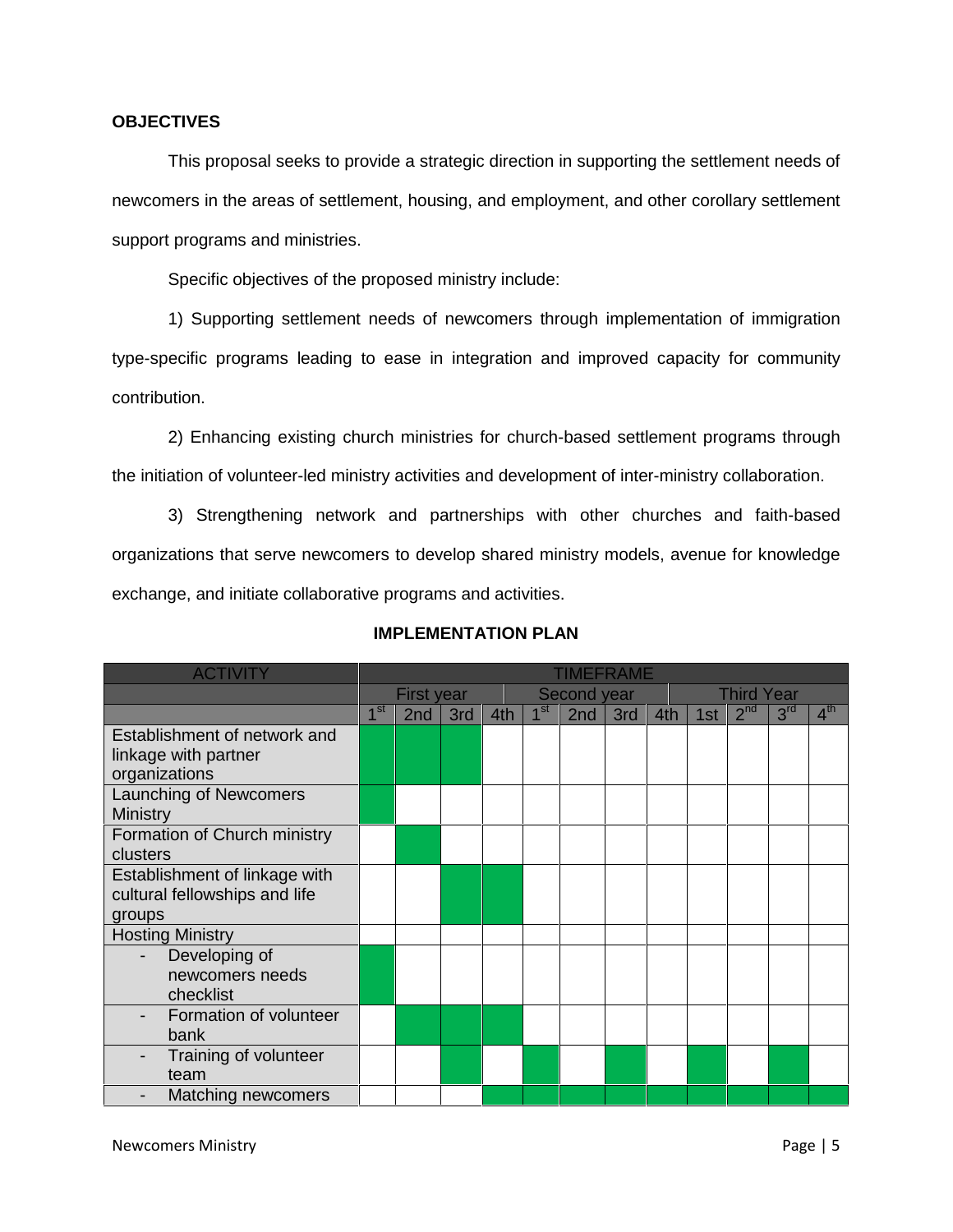| and volunteers                                       |  |  |  |  |  |  |
|------------------------------------------------------|--|--|--|--|--|--|
| Activity initiation for                              |  |  |  |  |  |  |
| newcomers                                            |  |  |  |  |  |  |
| <b>Employment Ministry</b>                           |  |  |  |  |  |  |
| a) Mentoring                                         |  |  |  |  |  |  |
| <b>Information Session for</b>                       |  |  |  |  |  |  |
| mentees                                              |  |  |  |  |  |  |
| <b>Orientation for Mentors</b>                       |  |  |  |  |  |  |
| Pairing<br>$\overline{\phantom{a}}$                  |  |  |  |  |  |  |
| b) Internship                                        |  |  |  |  |  |  |
| Establishment of church                              |  |  |  |  |  |  |
| structure for mentoring                              |  |  |  |  |  |  |
| Screening of interns                                 |  |  |  |  |  |  |
| Orientation of mentors                               |  |  |  |  |  |  |
| Pairing/matching                                     |  |  |  |  |  |  |
| Initiation of activities<br>$\overline{\phantom{a}}$ |  |  |  |  |  |  |
| <b>Materials Support</b>                             |  |  |  |  |  |  |
| Gathering information<br>$\overline{\phantom{a}}$    |  |  |  |  |  |  |
| on newcomers needs                                   |  |  |  |  |  |  |
| Development of website                               |  |  |  |  |  |  |
| access                                               |  |  |  |  |  |  |
| Promotions                                           |  |  |  |  |  |  |
| <b>Housing Ministry</b>                              |  |  |  |  |  |  |
| Identifying housing                                  |  |  |  |  |  |  |
| needs of newcomers                                   |  |  |  |  |  |  |
| Scanning of housing                                  |  |  |  |  |  |  |
| options                                              |  |  |  |  |  |  |
| Setting of system for                                |  |  |  |  |  |  |
| maintenance and                                      |  |  |  |  |  |  |
| operations                                           |  |  |  |  |  |  |
| Accommodation of                                     |  |  |  |  |  |  |
| newcomers                                            |  |  |  |  |  |  |
| Establish network with                               |  |  |  |  |  |  |
| Homestay program                                     |  |  |  |  |  |  |
| <b>ESL Ministry</b>                                  |  |  |  |  |  |  |

## **PROGRAM MANAGEMENT**

The program will be directed by a Newcomers Ministry Pastor who will serve as program director. The Newcomers Ministry Pastor will ensure the integrity of the program through developing and overseeing activities implementation, initiate collaborations and partnerships to expand program reach, and provide consistent report and program evaluation.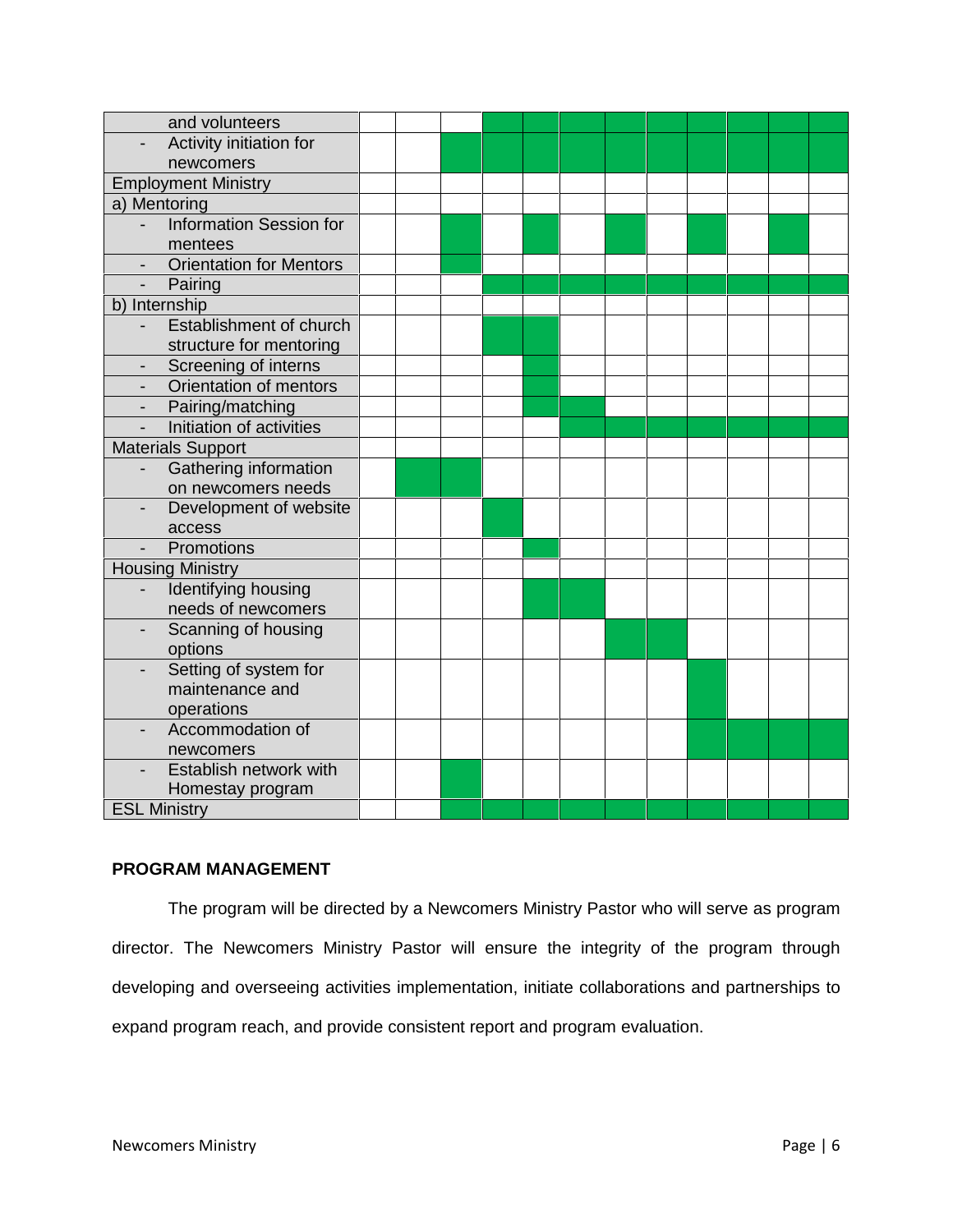The program is envisioned to have key personnel for effective implementation. These include the need for a Logistics and Volunteer Coordinator, Employment Coordinator, and Housing Coordinator.

The Logistics and Volunteer Coordinator will be responsible for ensuring availability of resources and facilities for activities, communicate with church personnel in coordinating ministry events and activities, and provide leadership to the one-on-one hosting by determining appropriate match between newcomers and volunteers. The Coordinator will also consistently make calls and invite volunteers to the ministry.

The Employment Coordinator will serve in providing leadership to the employment ministry by creating structure to the employment mentoring program and the corollary identification, training and monitoring volunteer mentor engagement. The Employment Coordinator will also be responsible for the internship program by taking the lead in screening potential newcomer mentees and volunteer mentors, and monitoring program progress through constant monitoring and evaluation.

The Housing Coordinator will establish a housing bank and information, conduct research on housing issues and opportunities, and identify housing needs of newcomers.

#### **SUSTAINABILITY AND PROGRAM EXPANSION**

There will be an annual program evaluation to identify program gaps and issues that will serve as lessons learned and feedback mechanism to ensure that the program and specific activities serve their purpose. Program revision will be based on this annual review.

As there is a significant demand for resources, there will be a process of identifying external resources to seek possible funding opportunities. Networking and collaboration will also be instituted so as to leverage institutional resources and program expansion.

The current set of activities is considered as pilot initiatives particularly in the first year of program implementation which is the establishment phase. Consideration will be given to the